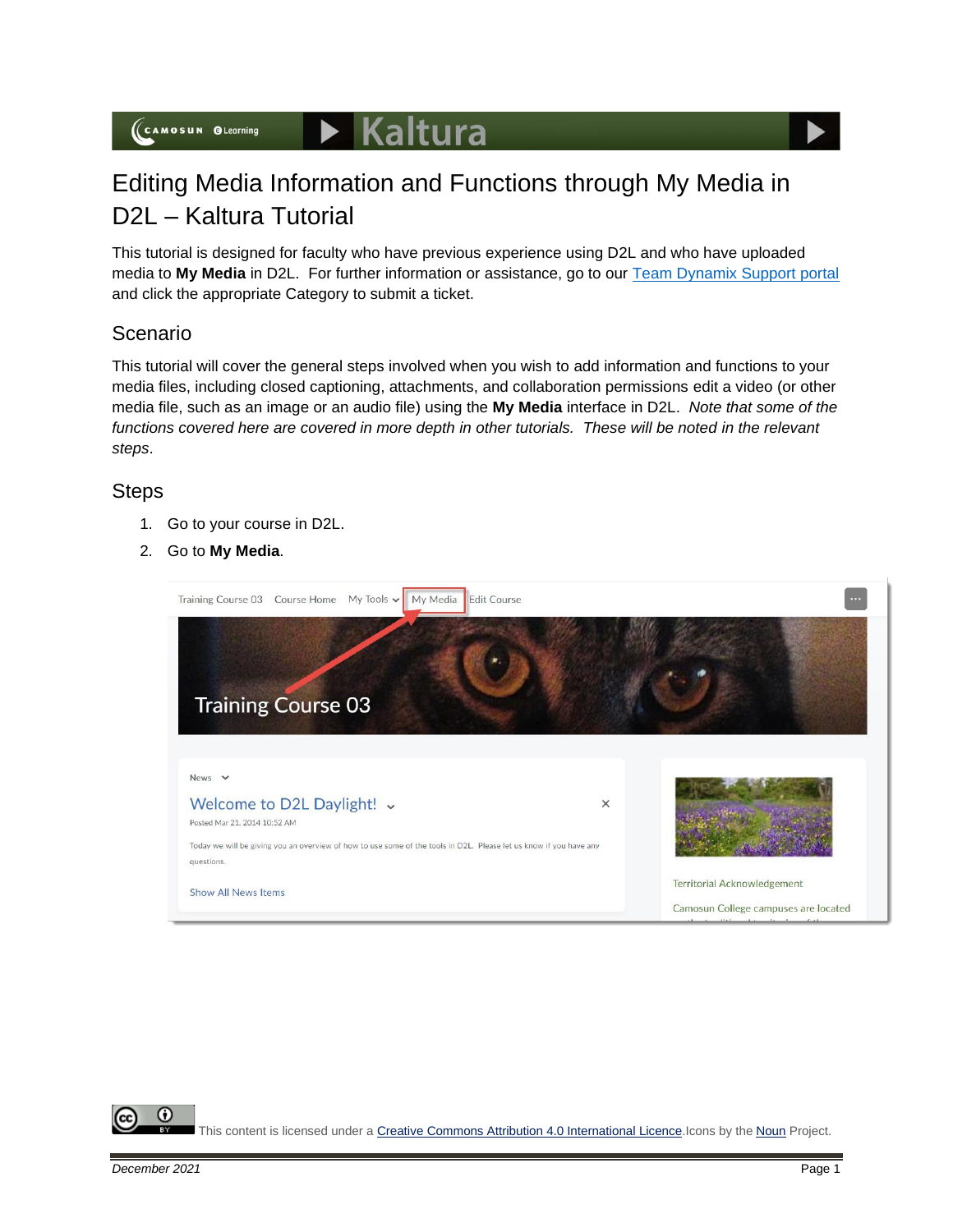3. Click the **Edit** icon (the pencil) to the right of the media piece you wish to edit. For the purposes of this tutorial, we will work with a video.

| My Media                                                                            |                                                                      | C                                           |
|-------------------------------------------------------------------------------------|----------------------------------------------------------------------|---------------------------------------------|
| Q   Search My Media                                                                 |                                                                      |                                             |
| Sort by Most Recent v View All Statuses v View Video v View Media I Own v<br>$\Box$ |                                                                      | <b>O</b> Add New $\vee$<br>ACTIONS -<br>--- |
| 国<br><b>Media Elements</b><br><b>Defined</b>                                        | media-elements-defined                                               |                                             |
| Private                                                                             | caption complete<br>video<br>media<br>test<br>$\circ$<br>An hour ago |                                             |
| 圓                                                                                   | <b>AV-Edit Progression</b>                                           | 20                                          |

4. You will see the video at the top of the page, and under it a series of tabs which allow you to add important elements to your video. We will go through each of these tabs in turn, starting with the **Details** tab which appears by default. From the **Details** tab, you can edit the information you added when you uploaded your video: **Name**, **Description**, **Tags**, etc.

| $(1)$ 0:00 / 12:04<br>n    | <b>La</b> Laurieri Lurion<br>$\bullet$ $\bullet$ $\bullet$ $\bullet$                       |
|----------------------------|--------------------------------------------------------------------------------------------|
| Options<br>Details         | Collaboration<br>Thumbnails Downloads<br>Captions Attachments<br>Timeline<br>Replace Video |
| Name:<br>(Required)        | media-elements-defined                                                                     |
| Description:               | Italic<br>$\mathcal{P}$<br>$\Box$<br>Black Y<br>Bold<br>Underline<br>医心脏<br>運じて<br>蛋       |
|                            | Enter Description                                                                          |
|                            |                                                                                            |
| Tags:                      | $\times$ test $\times$ media $\times$ video $\times$ caption complete                      |
| Detartment/Program:        | eLearning                                                                                  |
| Course name and<br>number: | On-Demand Training                                                                         |
|                            | Add                                                                                        |
| Term and Year:             | No term or year                                                                            |
|                            | Add                                                                                        |
|                            |                                                                                            |
|                            | Go To Media<br>Save                                                                        |

 $\Omega$ This content is licensed under [a Creative Commons Attribution 4.0 International Licence.I](https://creativecommons.org/licenses/by/4.0/)cons by the [Noun](https://creativecommons.org/website-icons/) Project.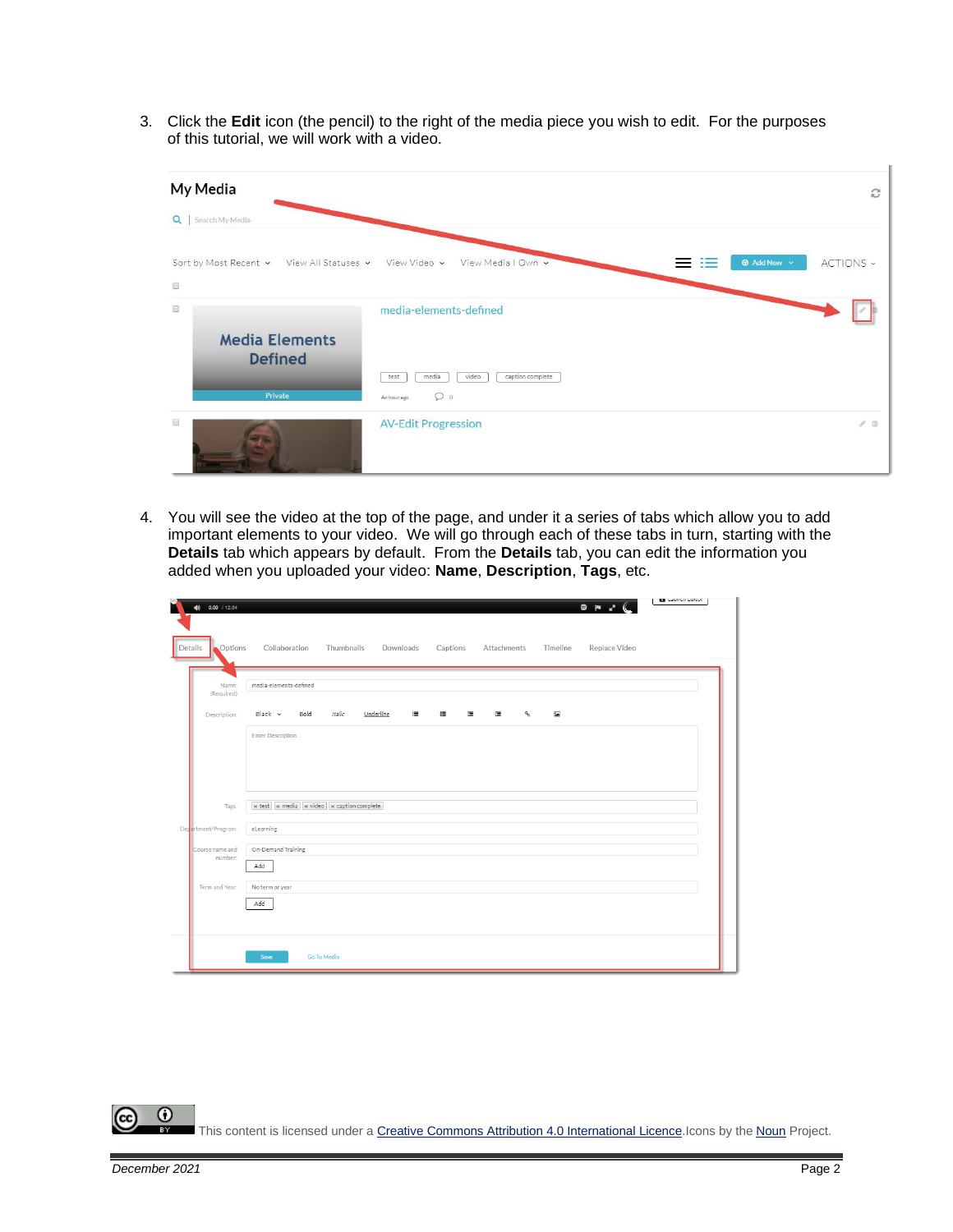5. From the **Options** tab you can disable commenting or close commenting (for example, if you have asked students to comment on a video for a specific period of time, but don't want them to comment after and end date). Commenting is not a feature that will appear when you embed a video into the HTML editor in D2L. It will, however, appear if you add a video to the **Course Media** gallery. If you do not wish students to comment on a video, disable this feature.

You can also enable viewers to create clips. This means that students will be able to select **Create Clip** from the **Actions** drop-down menu when they are viewing the video in the Course Media Gallery. Students will only be able to save their clipped video as a copy, so it will have no impact on your original file.

| $\bullet$ | $0:00$ / 12:04         |                                         |               |                                                                                                                       |           |          | <b>@Pr</b>  |          | Launch Editor |
|-----------|------------------------|-----------------------------------------|---------------|-----------------------------------------------------------------------------------------------------------------------|-----------|----------|-------------|----------|---------------|
| Details   | Options                |                                         | Collaboration | Thumbnails                                                                                                            | Downloads | Captions | Attachments | Timeline | Replace Video |
|           | Comments:<br>Clipping: | Disable comments for this media<br>Save |               | Close discussion (do not allow new comments)<br>Enable everyone to create clips from this video<br><b>Go To Media</b> |           |          |             |          |               |

 $\odot$ This content is licensed under [a Creative Commons Attribution 4.0 International Licence.I](https://creativecommons.org/licenses/by/4.0/)cons by the [Noun](https://creativecommons.org/website-icons/) Project.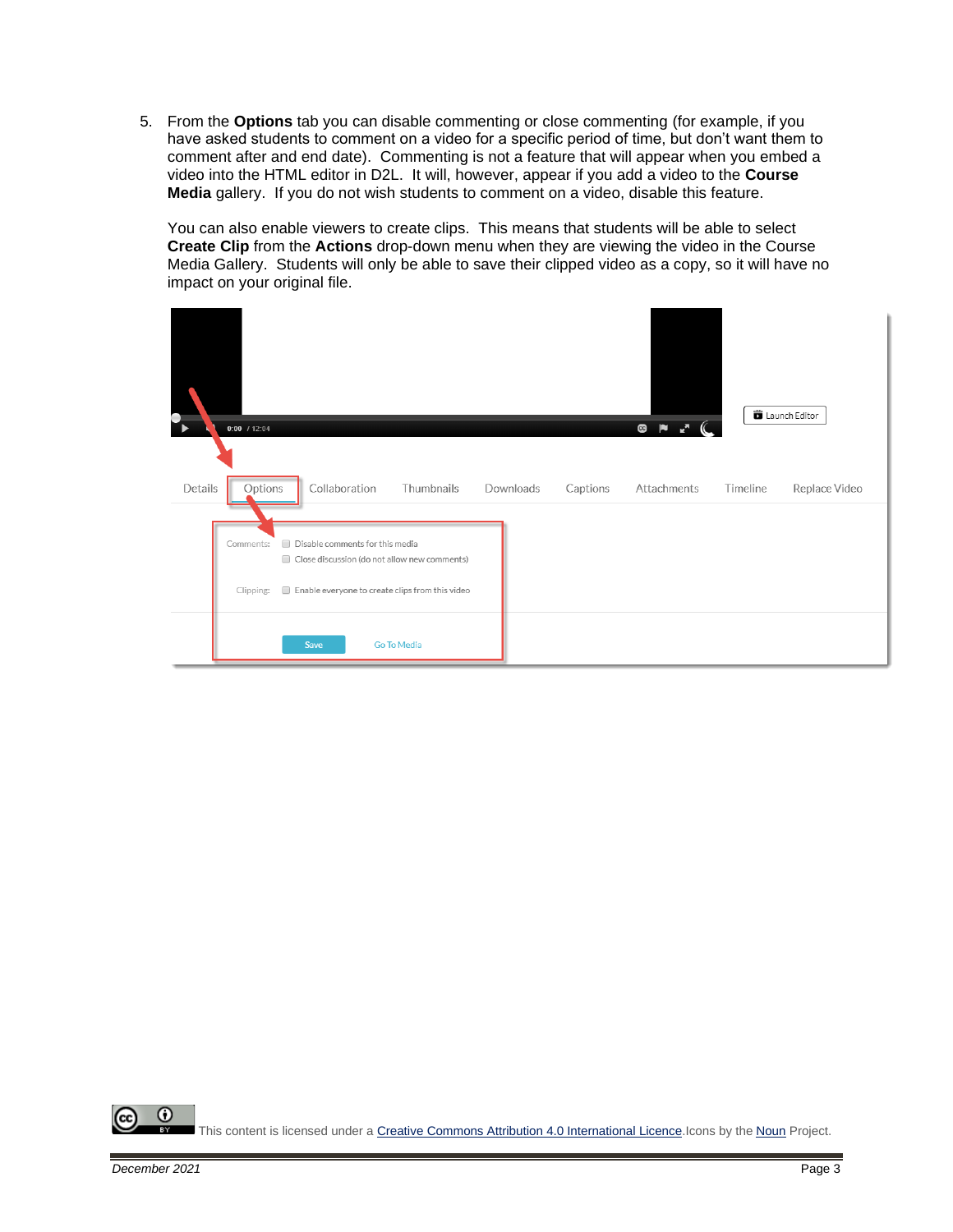6. From the **Thumbnails** tab you can change the initial image you see before playing the video. You can **Upload a Thumbnail** image, **Capture** an image or allow Kaltura to **Auto-Generate** a thumbnail image for your video.

| $0:00$ / 12:04                                                                             | <b>D</b> Launch Editor<br>$\mathbf{G}$                                                                                                                                                   |
|--------------------------------------------------------------------------------------------|------------------------------------------------------------------------------------------------------------------------------------------------------------------------------------------|
| Thumbnails<br>Collaboration<br>Downloads<br>Details<br>Options<br>Captions                 | Replace Video<br>Attachments<br>Timeline                                                                                                                                                 |
| Auto-Generate<br>土 Upload Thumbnail<br>Capture<br>No thumbnail was uploaded for this event | Note: By using Upload, Capture or Auto-Generate you will set the default thumbnail as the<br>selected one. If you need to backup your current thumbnail, you can Download it.            |
|                                                                                            | t Upload a thumbnail from your desktop and use it as the default thumbnail<br>O Use the above player to to seek the frame you would like to use as your default thumbnail and then click |
|                                                                                            | on the Capture button.<br>Select one thumbnail from ten automatically generated thumbnails of this video and set it as the default<br>thumbnail.                                         |

7. From the **Downloads** tab you can select **Source** to allow students to download your video. Download is disabled by default, so you only need to check this section if you wish to allow students to download your videos. This feature will only appear on videos shared in the **Course Media** gallery, not on a video embedded in Content.

For more information on setting videos to Download, see the tutorial *Setting Kaltura Videos to Allow Downloads*.

| О<br>$0:00$ / 12:04<br>$\blacklozenge$ |               |             |           |          | $\begin{array}{ccc} \mathbf{R} & \mathbf{R}^T \end{array}$<br>$\mathcal{C}$<br>$\bullet$ |          | Launch Editor |
|----------------------------------------|---------------|-------------|-----------|----------|------------------------------------------------------------------------------------------|----------|---------------|
| Details<br>Options                     | Collaboration | Thumbnails  | Downloads | Captions | Attachments                                                                              | Timeline | Replace Video |
| Available Formats:                     | Source        |             |           |          |                                                                                          |          |               |
|                                        | Save          | Go To Media |           |          |                                                                                          |          |               |

⋒ This content is licensed under [a Creative Commons Attribution 4.0 International Licence.I](https://creativecommons.org/licenses/by/4.0/)cons by the [Noun](https://creativecommons.org/website-icons/) Project.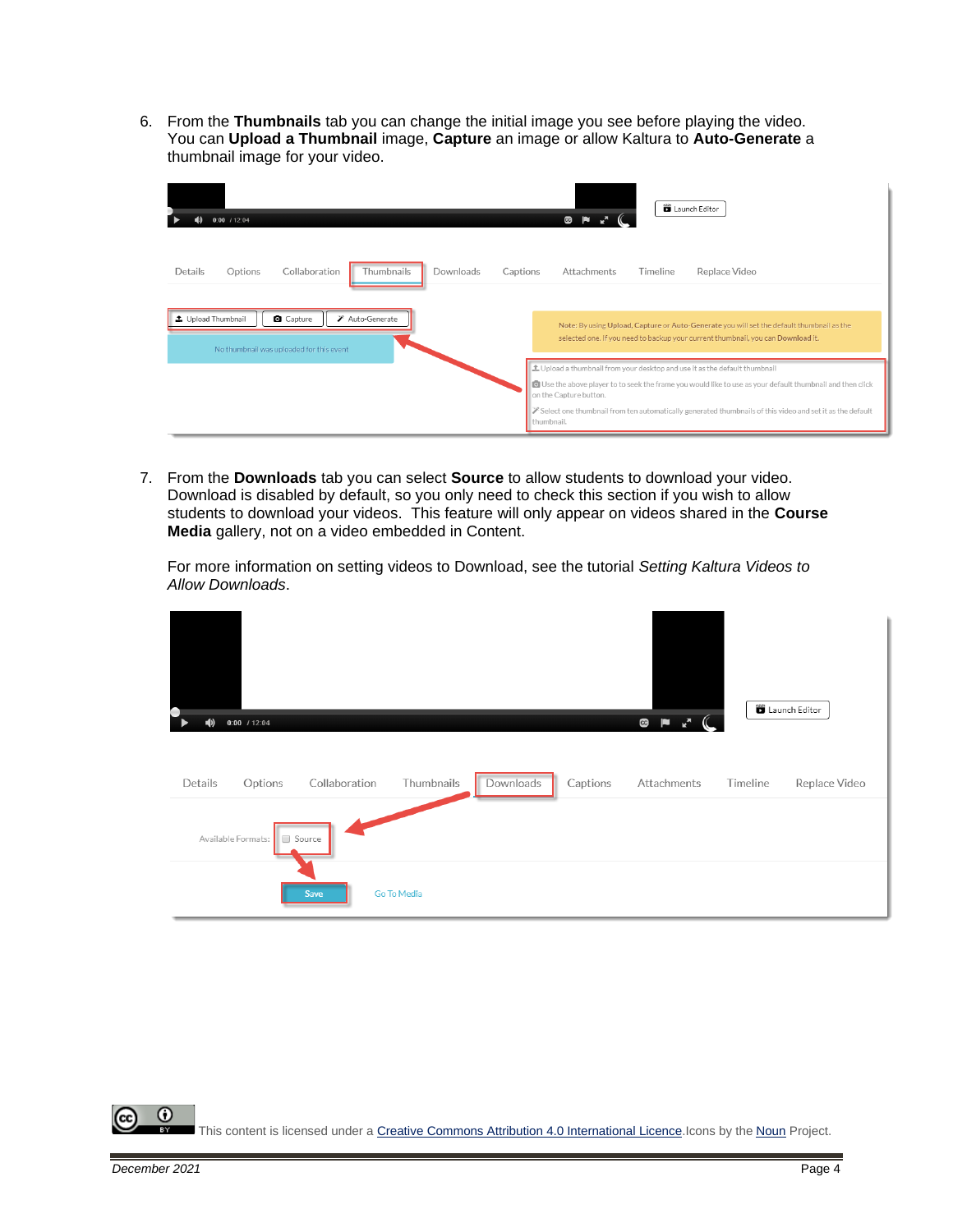8. From the **Captions** tab you can upload a captions file you have created (or arranged to have created) outside of Kaltura, or Edit the current captions. Captions are added to your video automatically by Kaltura (they take a bit of time from after you have uploaded a video to be added) and you can see (and edit) the basic information about that captions file in this tab.

For more information about Closed Captions in Kaltura, see the set of tutorials related to requesting, editing, and replacing Closed Captions.

| $\blacklozenge$<br>$0:00$ / 1:24         |                         |                                        | G<br>$\mathbf{r}^{\mathbf{R}}$           | <b>D</b> Launch Editor |                      |   |                      |
|------------------------------------------|-------------------------|----------------------------------------|------------------------------------------|------------------------|----------------------|---|----------------------|
| $Q \mid$<br>Search<br>Details<br>Options | Thumbnails<br>Downloads | $\pm$ $\pm$<br>Captions<br>Attachments | Show transcript $\;\;\vee\;$<br>Timeline |                        |                      |   |                      |
| Language                                 | Label                   | File type                              | Accuracy                                 | Actions                | <b>Edit Captions</b> |   | Upload captions file |
| English                                  | English                 | SRT                                    | 93%                                      | ◢<br>$\checkmark$      | $\pmb{\times}$       | 志 | 回                    |

9. From the **Attachments** tab you can upload additional files you wish to have attached to the video, for example, a transcript, or a work-file for students to complete as they watch the video. Auto captions also create transcript files as attachments which can be seen listed in the **Attachment** tab view here.

| $0:00$ / 12:04<br>$\blacklozenge$ |                             |                       | $\begin{array}{c} \circledast & \bullet \\ \circledast & \bullet \end{array}$ | Launch Editor             |                                         |
|-----------------------------------|-----------------------------|-----------------------|-------------------------------------------------------------------------------|---------------------------|-----------------------------------------|
| Details<br>Options                | Collaboration<br>Thumbnails | Captions<br>Downloads | Attachments                                                                   | Replace Video<br>Timeline | <b>Upload File</b>                      |
| File Name                         | Title                       | Description           | Size                                                                          | Uploaded At               | Actions                                 |
| transcript_en.txt                 | transcript_en               |                       | 8.72 Kb                                                                       | Mar 26, 2019              | 一些<br>P.<br>$\mathcal{M}$               |
| c24Trans_en.json                  | c24Trans en                 |                       | 349.03 Kb                                                                     | Mar 26, 2019              | $\mathcal{S} = \mathbb{X} - \mathbb{E}$ |
|                                   |                             |                       |                                                                               |                           |                                         |

This content is licensed under [a Creative Commons Attribution 4.0 International Licence.I](https://creativecommons.org/licenses/by/4.0/)cons by the [Noun](https://creativecommons.org/website-icons/) Project.

⋒